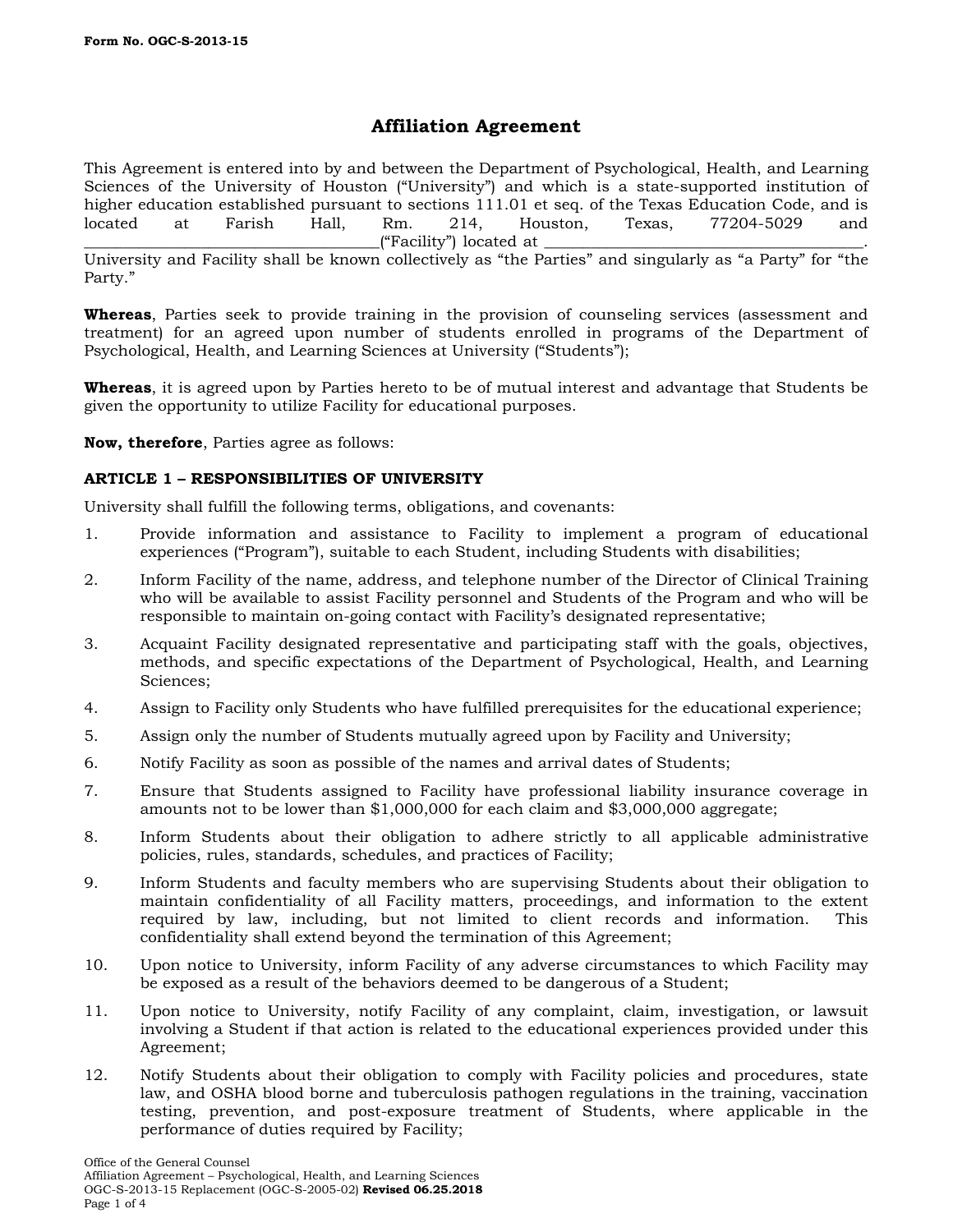13. Accept the overall responsibility for the education, evaluation, qualifications, and competency development of each Student.

## **ARTICLE 2 – RESPONSIBILITIES OF FACILITY**

Facility shall fulfill the following terms, obligations, and covenants:

- 1. Provide supervised learning experience for Students in accordance with agreed upon learning objectives, skill development areas, learning experiences, and intended learning outcomes;
- 2. Assign a qualified licensed Psychologist (or other appropriately credentialed) supervisor to work with all Students and act as a liaison with the Director of Clinical Training;
- 3. Provide University's designated Director of Clinical Training with learning Agreement and a performance appraisal for each Student in a form prescribed by University;
- 4. Provide periodic performance information to the Student and to University as prescribed, and immediately report any unsatisfactory conduct or performance of a Student;
- 5. Permit designated faculty members the right to visit with Students and Facility supervisors regarding the progress of Students at Facility;
- 6. Provide Students with essential conditions and materials for their work, including space, privacy, and technological supports, and reimbursement for work-related expenses;
- 7. Provide an atmosphere for learning that is supportive and free of discrimination based on race, ethnicity, religion, gender, disability, or sexual preference;
- 8. Provide Students with information regarding policies and procedures of Facility, and with orientation experiences to ensure that Students will be able to meet the requirements of Facility.

# **ARTICLE 3 – RESPONSIBILITIES OF PARTIES**

Parties mutually agree to fulfill the following terms, obligations, and covenants:

- 1. Under this Agreement, University, Students, and any University personnel, including faculty, shall not be considered employees, agents, borrowed servants, partners, or joint venturers of Facility;
- 2. Facility is not responsible for wages, social security taxes, medical insurance, or workers' compensation insurance for Students. In the event a Student should, independent of the Agreement, be employed by Facility, this section and Article 3 section 1 shall not apply to the employed student during the hours in which such Student is performing services as an employee of Facility;
- 3. Nothing in this Agreement is to be construed as transferring responsibility from one Party to another;
- 4. Without limitation of any provision set forth in this Agreement, Parties expressly agree to abide by all applicable federal and/or state equal employment opportunity statutes, rules, and regulations;
- 5. Facility shall have the right to refuse to allow Students who are not judged to have requisite skills, attitudes, or previous training for proper provision of assigned tasks to participate in activities at Facility;
- 6. To the extent permitted by the constitution and laws of the State of Texas and without waiver of sovereign immunity or any other defense to which University is or may be entitle to assert, University shall indemnify and hold Facility harmless from and against any claims, costs, including reasonable attorneys' fees, liabilities, or causes of action arising out of or from any negligent acts or omissions by Students or University personnel who are engaged in activities at Facility that are directly related to the Department of Psychological, Health, and Learning Sciences. In the event that University and Facility are legally adjudged to have been jointly negligent in causing injury or damage, each shall be obligated to satisfy its proportionate share of such judgment based upon the percentage of liability attributed to it in such judgment, but,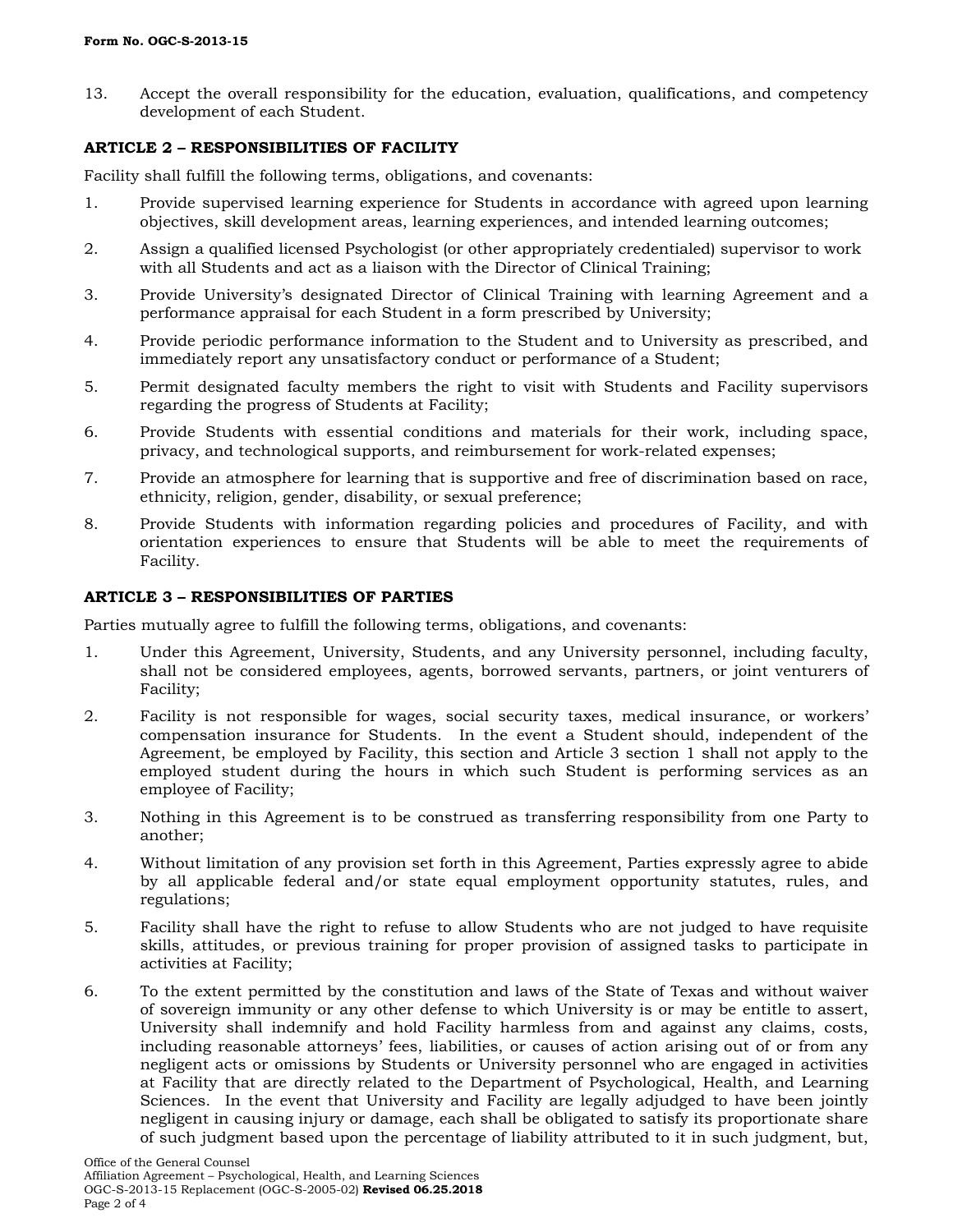if, in addition, University is adjudged to be liable for acts or omissions of Facility and/or any employee, personnel, or agent provided by Facility, then University shall be indemnified by Facility to the extent of a such vicarious liability. Neither Party hereto shall be obligated to indemnify the other for such other Party's own negligence. This indemnification provision shall survive termination of this Agreement.

#### **ARTICLE 4 – TERM AND TERMINATION**

- 1. This agreement shall remain in effect until the end of University's academic year, including summer, and shall automatically renew for additional terms consisting of University's academic year, including summer, unless sooner terminated in accordance with applicable provisions of this Agreement.
- 2. Any breach of the covenants stated in Article 1 of this Agreement by University shall be considered a material breach of this Agreement. In the event of a material breach, Facility shall have the right to terminate this Agreement immediately.
- 3. Notwithstanding any other provision of this Agreement, either Party shall have the right to terminate this Agreement after thirty (30) calendar days' written notice is given to the other Party. If either Party exercises this option, Parties agree to make reasonable efforts so that Students already in training at Facility will be allowed to complete their stipulated courses of study.
- 4. Facility shall further have the right to demand immediate removal of any Student from its premises, upon a determination by the administrator in charge that the Student poses a threat to the safety of Facility's patients, clients, or personnel or to the orderly business functioning of Facility.

### **ARTICLE 5 – GENERAL PROVISIONS**

- 1. Parties agree that this Agreement will be construed by the laws of the State of Texas (exclusive of its conflict of laws), provision and venue for purposes of claims, or litigation shall be Houston, Harris County, Texas.
- 2. The terms and conditions of this Agreement may be modified upon mutual written consent of Parties at any time.
- 3. This Agreement and all terms and conditions contained herein shall become effective as of the date noted as the Effective Date.
- 4. Any notice required or permitted under this Agreement shall be considered effective as of the date sent by certified mail, return receipt requested as follows:

| University:                                                                                                                                                                | Facility:       |
|----------------------------------------------------------------------------------------------------------------------------------------------------------------------------|-----------------|
| Dean of College Education<br>University of Houston<br>Farish Hall, Room 214<br>Houston, TX 77204-5029                                                                      |                 |
| with a copy to:                                                                                                                                                            | with a copy to: |
| School Psychology Practicum Coordinator<br>University of Houston<br>Dept. of Psychological, Health, and<br>Learning Sciences,<br>214 Farish Hall<br>Houston, TX 77204-5029 |                 |

5. Neither Party may assign any rights or obligations under this Agreement without prior written consent of the other Party.